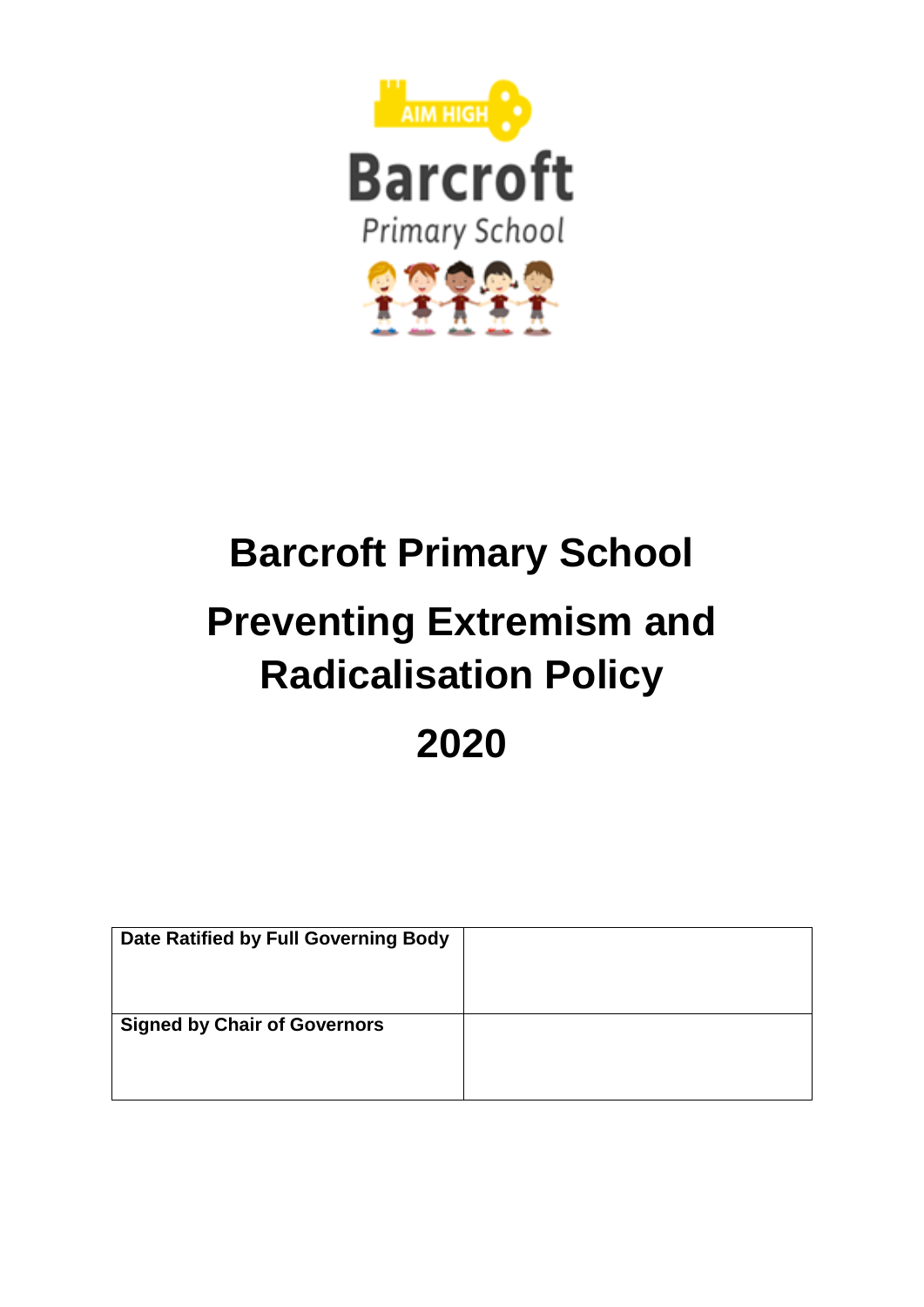#### **1. Introduction**

Since 2010, when the Government published the Prevent Strategy, there has been an awareness of the specific need to safeguard children, young people and families from violent extremism. There have been several occasions both locally and nationally in which extremist groups have attempted to radicalise vulnerable children and young people to hold extreme views including views justifying political, religious, sexist or racist violence, or to steer them into a rigid and narrow ideology that is intolerant of diversity and leaves them vulnerable to future radicalisation.

Barcroft Primary School values freedom of speech and the expression of beliefs / ideology as fundamental rights underpinning our society's values. Both students and teachers have the right to speak freely and voice their opinions. However, freedom comes with responsibility and free speech that is designed to manipulate the vulnerable or that leads to violence and harm of others goes against the moral principles in which freedom of speech is valued. Free speech is not an unqualified privilege; it is subject to laws and policies governing equality, human rights, community safety and community cohesion.

Barcroft Primary School is committed to providing a secure environment for pupils, where children feel safe and are kept safe. All adults at the school recognise that safeguarding is everyone's responsibility irrespective of the role they undertake or whether their role has direct contact or responsibility for children or not.

This Preventing Extremism and Radicalisation Policy is one element within our overall Barcroft Primary School arrangements to safeguard and promote the welfare of all children in line with our statutory duties set out at S157 of the Education Act 2002.

Barcroft Primary School's Preventing Extremism and Radicalisation Policy also draws upon the guidance produced by the Walsall Local Authority Safeguarding Partnership; DfE Guidance "Keeping Children Safe in Education, 2019" and HM government document "Prevent Duty Guidance: for England and Wales".

#### **2. Barcroft Primary School Ethos and Practice**

When operating this Policy, Barcroft Primary School uses the following accepted Governmental definition of extremism which is:

*'Vocal or active opposition to fundamental British values, including democracy, the rule of law, individual liberty and mutual respect and tolerance of different faiths and beliefs; and/or calls for the death of members of our armed forces, whether in this country or overseas'.* 

There is no place for extremist views of any kind in Barcroft Primary School, whether from internal sources – pupils, staff or governors – or external sources – school community, external agencies or individuals. Our pupils see Barcroft Primary School as a safe place where they can explore controversial issues safely and where our teachers encourage and facilitate this – we have a duty to ensure this happens.

At Barcroft Primary we recognise that extremism and exposure to extremist materials and influences can lead to poor outcomes for children and so should be addressed as a safeguarding concern as set out in this Policy. We also recognise that if we fail to challenge extremist views we are failing to protect our pupils.

Extremists of all persuasions aim to develop destructive relationships between different communities by promoting division, fear and mistrust of others based on ignorance or prejudice and thereby limiting the life chances of young people. Education is a powerful tool, to challenge and debate in an informed way.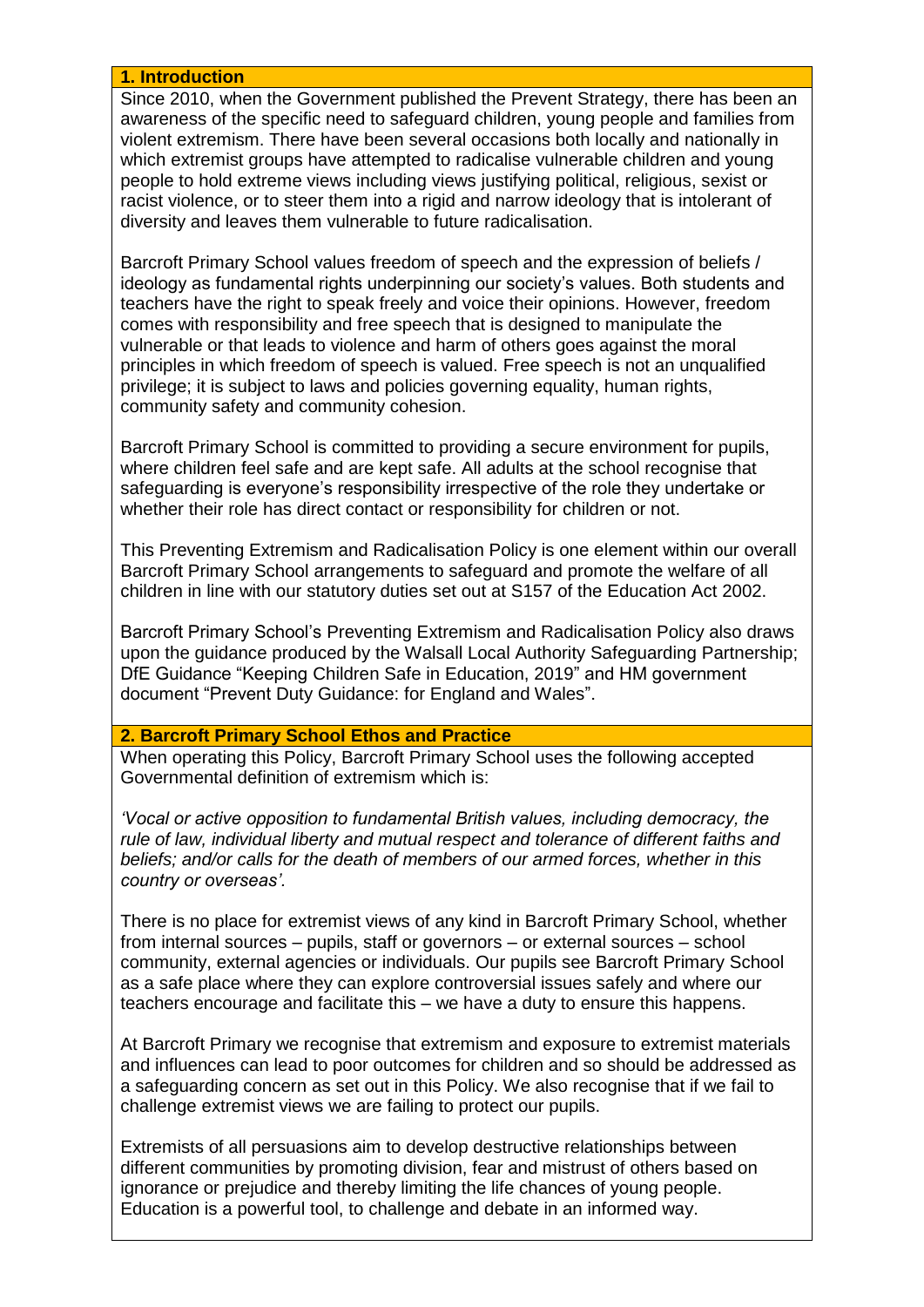Therefore, Barcroft Primary School will provide a broad and balanced curriculum, delivered by skilled professionals, so that our pupils are enriched, understand and become tolerant of difference and diversity and also to ensure that they thrive, feel valued and are not marginalized.

# **3. Recognising the indicators of vulnerability to radicalisation**

There is no such thing as a "typical extremist": those who become involved in extremist actions come from a range of backgrounds and experiences, and most individuals, even those who hold radical views, do not become involved in violent extremist activity.

Pupils may become susceptible to radicalisation through a range of social, personal and environmental factors - it is known that violent extremists exploit vulnerabilities in individuals to drive a wedge between them and their families and communities. It is vital that Barcroft Primary School staff are able to recognise those vulnerabilities.

# **Indicators of vulnerability include:**

- **Identity Crisis** the student / pupil is distanced from their cultural / religious heritage and experiences discomfort about their place in society;
- **Personal Crisis** the student / pupil may be experiencing family tensions; a sense of isolation; and low self-esteem; they may become dissociated from their existing friendship group and become involved with a new and different group of friends; they may be searching for answers to questions about identity, faith and belonging;
- **Personal Circumstances** migration; local community tensions; and events affecting the student / pupil's country or region of origin may contribute to a sense of grievance that is triggered by personal experience of racism or discrimination or aspects of Government policy;
- **Unmet Aspirations** the student / pupil may have perceptions of injustice; a feeling of failure; rejection of civic life;
- **Experiences of Criminality** which may include involvement with criminal groups, imprisonment, and poor resettlement /reintegration;
- **Special Educational Need** students / pupils may experience difficulties with social interaction, empathy with others, understanding the consequences of their actions and awareness of the motivations of others.

# **More critical risk factors could include:**

- **Being in contact with extremist recruiters;**
- Accessing violent extremist websites, especially those with a social networking element;
- Possessing or accessing violent extremist literature;
- Using extremist narratives and a global ideology to explain personal disadvantage;
- Justifying the use of violence to solve societal issues;
- Joining or seeking to join extremist organisations;
- Significant changes to appearance and / or behaviour;
- Experiencing a high level of social isolation resulting in issues of identity crisis and / or personal crisis.

Any prejudice, discrimination or extremist views, including derogatory language, displayed by pupils or staff will always be challenged and where appropriate dealt with in line with our Behaviour Policy for pupils and the Code of Conduct for staff.

We will ensure that all of our staff are equipped to recognise extremism and are skilled and confident enough to challenge it. All staff receive WRAP training (Workshop to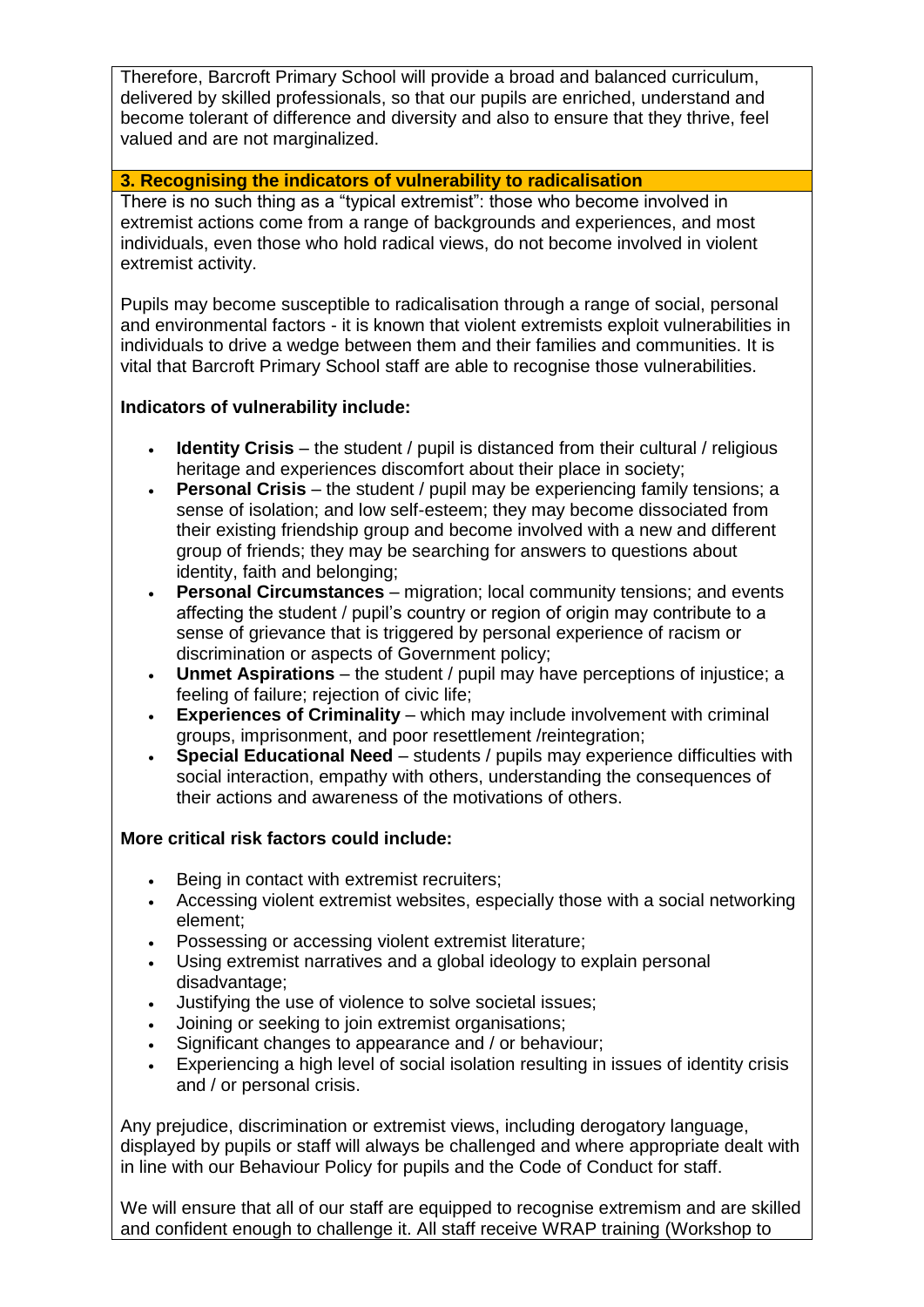Raise Awareness of Prevent) and radicalisation and extremism will be an integral part of annual staff safeguarding training.

Our school is required to identify a Prevent Single Point of Contact (SPOC) who will be the lead within the organisation for safeguarding in relation to protecting individuals from radicalisation and involvement in terrorism. The SPOC for Barcroft Primary School is Mrs Johl, Head teacher*.* 

When any member of staff has concerns that a pupil may be at risk of radicalisation or involvement in terrorism, they should speak with the SPOC. We will help support pupils who may be vulnerable to such influences as part of our wider safeguarding responsibilities and where we believe a pupil is being directly affected by extremist materials or influences we will ensure that that pupil is offered assistance. Additionally in such instances Barcroft Primary School will seek external support from the Local Authority and/or local partnership structures working to prevent extremism.

Barcroft Primary School will closely follow the locally agreed procedure as set out by the Walsall Local Authority Safeguarding Partnership for safeguarding individuals vulnerable to extremism and radicalisation. This includes making a Channel Referral which is a programme of support in the early stages of identifying an individual as being vulnerable to being drawn into terrorism.

Barcroft Primary School will also liaise with Walsall Local Authority Prevent Duty Officer, David Chadwick, on potential concerns to ensure a coordinated response is taken. Wherever possible, we will also strive to maintain effective working relationships with parents/carers for an informed approach.

### **4. Teaching Approaches**

We will all strive to eradicate the myths and assumptions that can lead to some young people becoming alienated and disempowered, especially where the narrow approaches children may experience elsewhere may make it harder for them to challenge or question these radical influences.

At Barcroft Primary School this will be achieved by good teaching, primarily via Citizenship and PSHE sessions; but also by adopting the methods outlined in the Government's guidance 'Teaching approaches that help build resilience to extremism among young people' DfE 2011. These approaches include setting targets for young people to build a sense of ownership; creating a safe space for dialogue between staff and pupils; building resilience in pupils; improving pupil skills for collaborative work; improving pupils' ability to interact with each other and a peer mentoring scheme. We will ensure that all of our teaching approaches help our pupils build resilience to extremism and give pupils a positive sense of identity through the development of critical thinking skills.

Barcroft Primary School will promote the values of democracy, the rule of law, individual liberty, mutual respect and tolerance for those with different faiths and beliefs. We will teach and encourage pupils to respect one another and to respect and tolerate difference, especially those of a different faith or no faith. It is indeed our most fundamental responsibility to keep our pupils safe and prepare them for life in modern multi-cultural Britain and globally.

We will also work with local partners, families and communities in our efforts to challenge extremist views and to assist in the broadening of our pupil's experiences and horizons.

### **5. Use of External Agencies and Speakers**

Barcroft Primary School encourages the use of external agencies or speakers to enrich the experiences of our pupils, however we will positively vet those external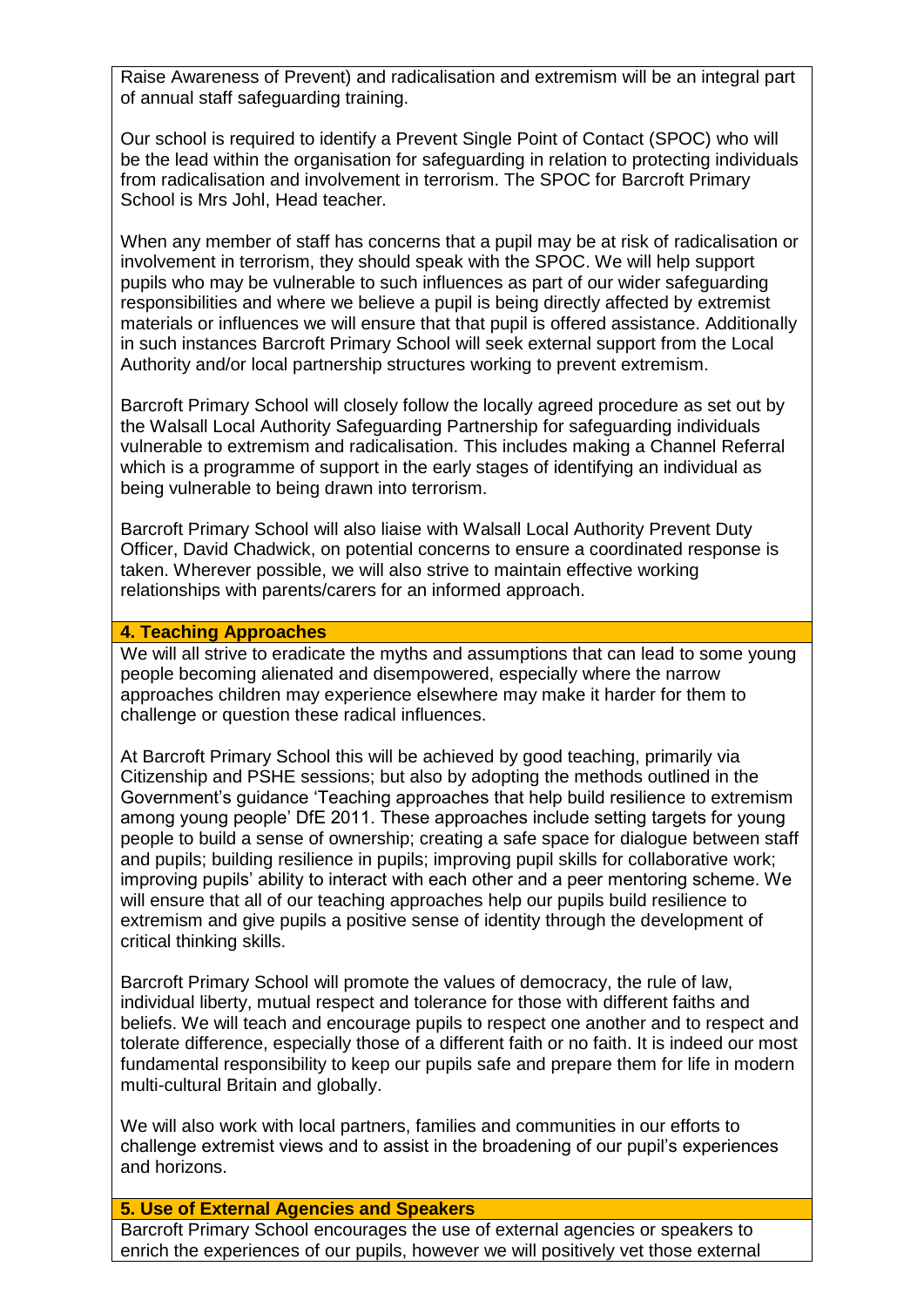agencies, individuals or speakers who we engage to provide such learning opportunities or experiences for our pupils. This includes checking the DBS of all external providers, viewing material that will be used beforehand and conducting a social media check on such agencies or individuals.

Such vetting is to ensure that we do not unwittingly use agencies that contradict each other with their messages or that are inconsistent with, or are in complete opposition to, the school's values and ethos.

Barcroft Primary School will assess the suitability and effectiveness of input from external agencies or individuals to ensure that:

- Any messages communicated to pupils are consistent with the ethos of Barcroft Primary School and do not marginalise any communities, groups or individuals
- Any messages do not seek to glorify criminal activity or violent extremism or seek to radicalise pupils through extreme or narrow views of faith, religion or culture or other ideologies
- Activities are properly embedded in the curriculum and clearly mapped to schemes of work to avoid contradictory messages or duplication.
- Activities are matched to the needs of pupils
- Activities are carefully evaluated by Barcroft Primary School to ensure that they are effective.

Therefore by delivering a broad and balanced curriculum, augmented by the use of external sources where appropriate, we will strive to ensure our pupils recognise risk and build resilience to manage any such risk themselves where appropriate to their age and ability but also to help pupils develop the critical thinking skills needed to engage in informed debate.

# **6. Whistleblowing**

Where there are concerns of extremism or radicalisation pupils and staff will be encouraged to make use of our internal systems to whistle blow or raise any issue in confidence.

Please refer to the separate Whistleblowing Policy.

### **7. Recruitment**

The arrangements for recruiting all staff, permanent and volunteers, to Barcroft Primary School will follow government guidance on safer recruitment best practice in education settings, including, but not limited to, ensuring that DBS checks are always made at the appropriate level, that references are always received and checked and that we complete and maintain a Single Central Record of such vetting checks.

We will apply safer recruitment best practice principles and sound employment practice in general and in doing so will deny opportunities for inappropriate recruitment or advancement. We will be alert to the possibility that persons may seek to gain positions within Barcroft Primary School so as to unduly influence Barcroft Primary School's character and ethos. We are aware that such persons seek to limit the opportunities for our pupils thereby rendering them vulnerable to extremist views and radicalisation as a consequence.

Therefore, by adhering to safer recruitment best practice techniques and by ensuring that there is an on-going culture of vigilance within Barcroft Primary School and staff team we will minimise the opportunities for extremist views to prevail.